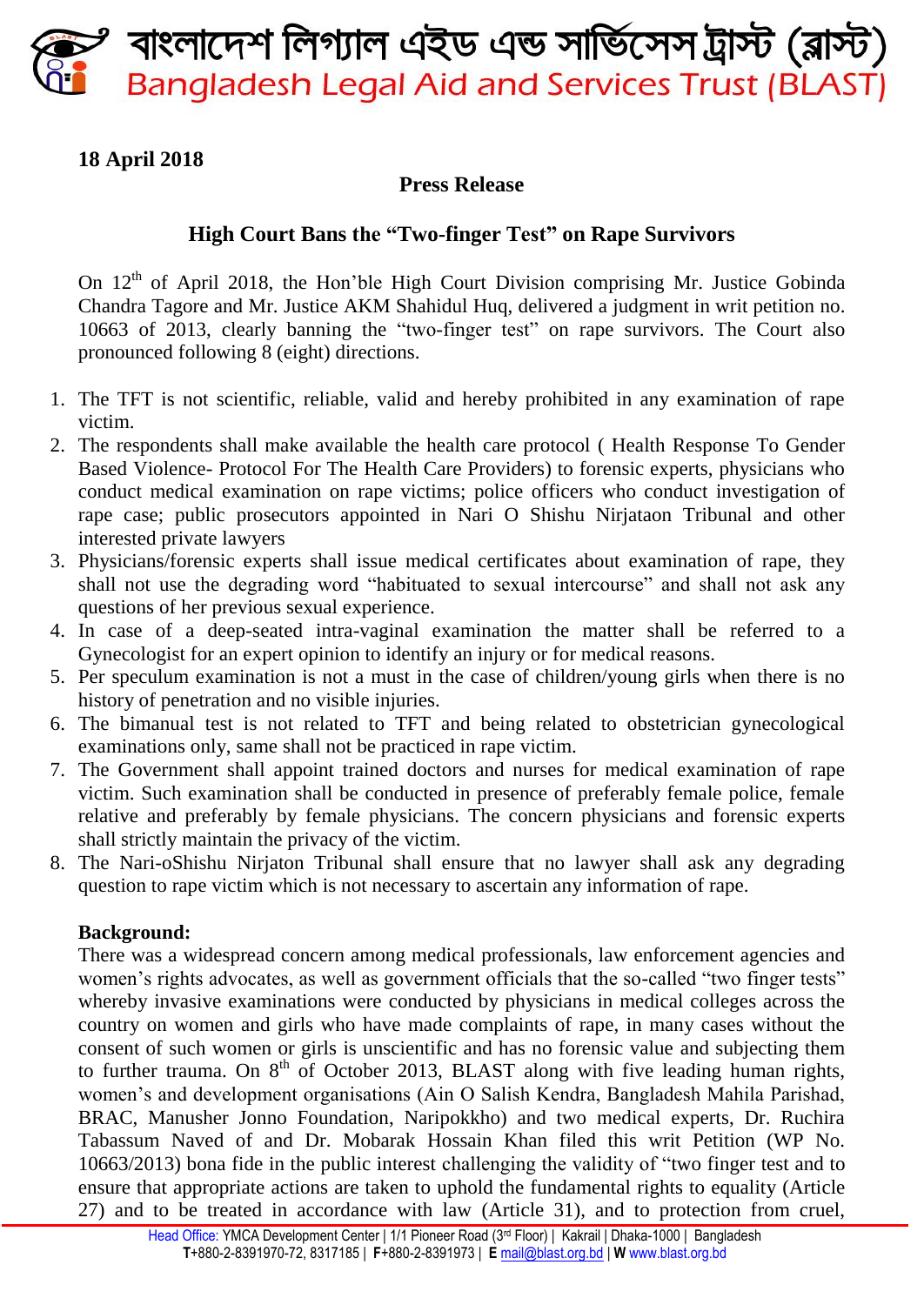# বাংলাদেশ লিগ্যাল এইড এন্ড সার্ভিসেস ট্রাস্ট (ব্লাস্ট) **Bangladesh Legal Aid and Services Trust (BLAST)**

inhuman and degrading treatment (Article 35 (5)), of women and girls who are complainants in cases of rape.

After preliminary hearing on 10 October 2013, the Hon'ble High Court Division comprising Mr. Justice Mirza Hussain Haider and Mr. Justice Muhammad Khurshid Alam Sarkar issued a [Rule Nisi](http://bdpil.org/search/full_view/25) and interim direction upon the Secretary, Ministry of Health and Family Welfare to set up a Committee in order to develop a comprehensive guideline for police, physicians and judges of Nari o Shishu Nirjaton Tribunals on examination and treatment of women and girls subjected to rape and sexual violence. After the direction of the court, the Ministry of Health and Family Welfare (MOFHW) constituted a committee and on 25th of May 2014, the said committee prepared a Guideline namely "ধর্ষণ ও যৌন সহিংসতার শিকার নারী ও মেয়ে শিশুদের ডাক্তারি পরীক্ষা (মেডিকেল) দিক- নির্দেশনা". On 12th of August 2015, the MOFHW filed an affidavit in compliance with the said Guideline. On  $7<sup>th</sup>$  of August 2016, upon an application of the petitioners, a High Court Division issued an order requiring the presence and valuable opinion of several forensic experts. On  $16<sup>th</sup>$  of August 2017, five experts appeared before the Court and gave their opinions orally, stating that the 'two finger test' is not a scientific test and is not required. On 18th of July 2017, BLAST filed a supplementary affidavit annexing the written opinion and reviewed MOFHW guideline where the experts concluded with the opinion that the two-finger test is not scientific, not reliable and is not valid for reporting on the examination of the rape victim. On 23 October 2017, the Government (Ministry of Health and Family Welfare) filed an application to call six more forensic experts, after making submissions that the TFT may be required in certain circumstances. Later, four experts made oral and written opinion of the usefulness of the TFT. On  $10<sup>th</sup>$  of April, the respondent No. 1 not press the affidavit in opposition filed earlier and also filed supplementary affidavit annexing the Heath Care Protocol namely "Health Response to Gender Based Violence-Protocol for Health Care Provider". During the hearing, the Petitioners' lawyer made submissions in court supported by citations from the most recent medical jurisprudence texts, World Health Organization publication, and the Government of India Health Protocol and the Health Care Protocol of the Ministry of Health and Family Welfare.

#### **Reactions of Petitioners:**

Ayesha Khanam, President of Bangladesh Mahila Parishad said, *"Mahila Parishad has been working to protect rape victim and children rights for the last two decades. Later along with BLAST and ASK and many organization have started to provide legal support. This milestone judgment has come due to our collective efforts to protect women's human rights and individual rights. Everybody should be concerned to implement this judgment".*

Dr. Faustina Pereira Advocate said that, *"This is a long awaited judgment that has come as a big relief to victims and survivors of sexual assault, and also for criminal justice and health rights advocates. Much work now needs to be done to implement the letter and spirit of the guidelines and examination protocols. Enforced properly, this will bring a significant and positive change in the medico-legal approach to sexual violence; and for the survivors it will help create an environment of safety, dignity and privacy. The guidelines, if correctly applied,*  will ensure that the positive change is not limited to the physiological act of forensic or